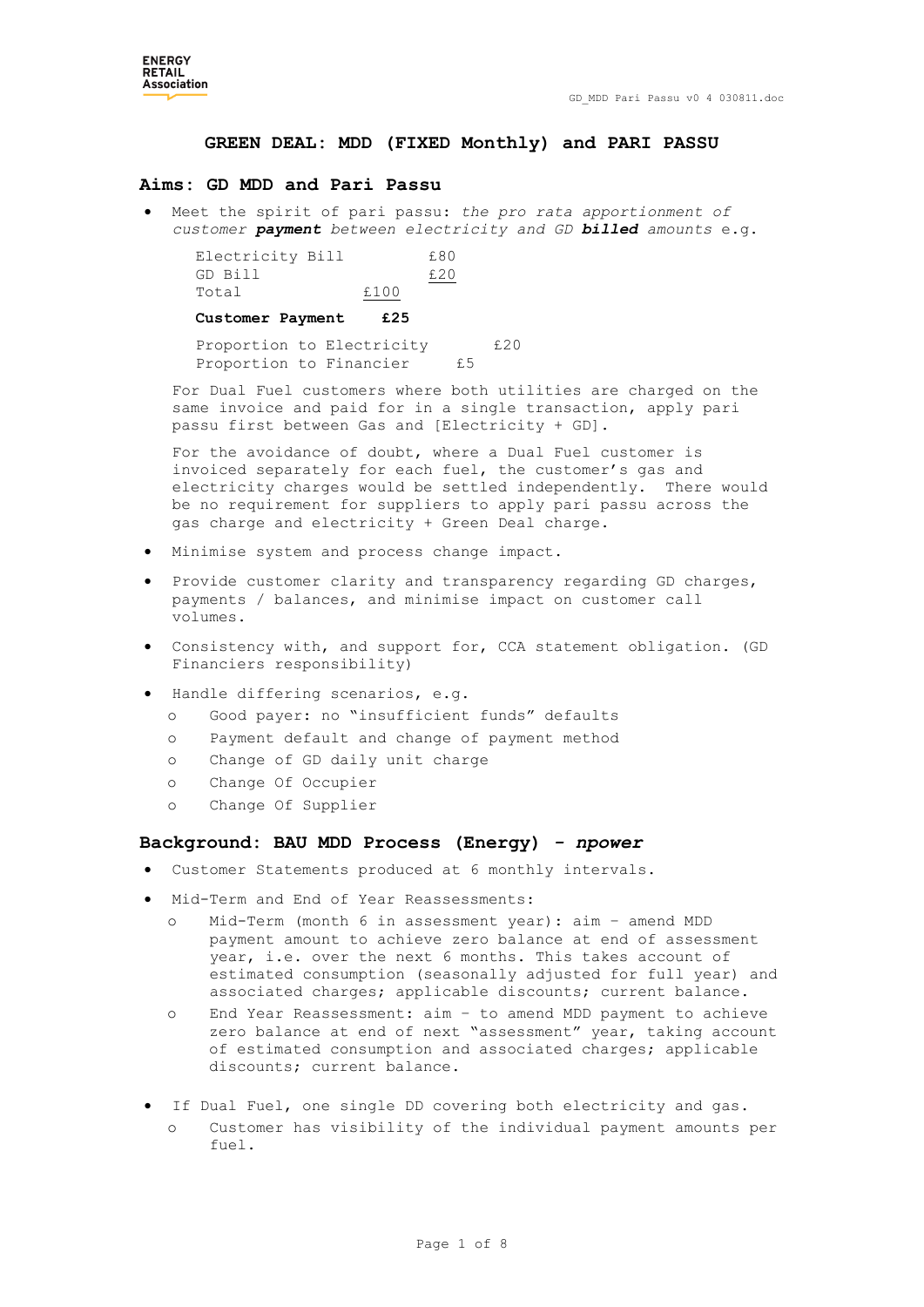- o Reassessment of electricity and gas DD payments done separately (within same bill) and brought together as a single overall DD payment.
- Between Reassessment bills, no reviews (unless at customer request). Specifically, no review following each payment.
- Payment Default … if DD fails (insufficient funds):
	- Write to customer (immediately following bank notification) to inform them that DD will be re-presented and asking that customer ensures sufficient funds available.
	- o If DD re-presentation fails, customer transferred from MDD to ROB. (Payment on Demand)
	- o If debt, chase for outstanding debt immediately.
- No knowledge of energy consumption at monthly payment points.
	- Meter reads may be gained at other points, but not taken account of until DD Statement re-assessment point.

N.B. Other Energy Supplier DD Statement and Re-assessment processes may differ.

### **Principles / Assumptions**

- Overarching Principles:
	- o Energy Suppliers pay GD Financiers when customers pay us and monies have cleared. (individual customer / payment basis)
	- o Split of DD payment into Electricity and GD components is intrinsically "pari passu". No requirement for further reconciliation, apart from when there is a change of circumstances.
- Reassessment process ensures that DD energy payments reflect best view of consumption.
- Customers want visibility:
	- o GD charge in billing period (i.e. no. days X daily charge)
	- o *In the npower context*, visibility of the GD monthly DD component within their overall DD monthly payment amount.
- DD re-assessment "year" and GD anniversary (possible change in GD daily charge rate) will differ. Also, customer could have multiple GDs, with differing GD Providers / Financiers and differing anniversary dates.
- For most customers, GD component of MDD payment will be relatively small compared with Electricity component. Vacant sites and sites where FIT payments reduce the energy bill would be exceptions to this principle.

### **Proposed Approach:**

**Align GD payment to financiers with GD component of MDD, irrespective of balance position on electricity account.**

**Scenarios:**

**1. No DD Default / No DD Reassessment / No change in GD Daily Charge**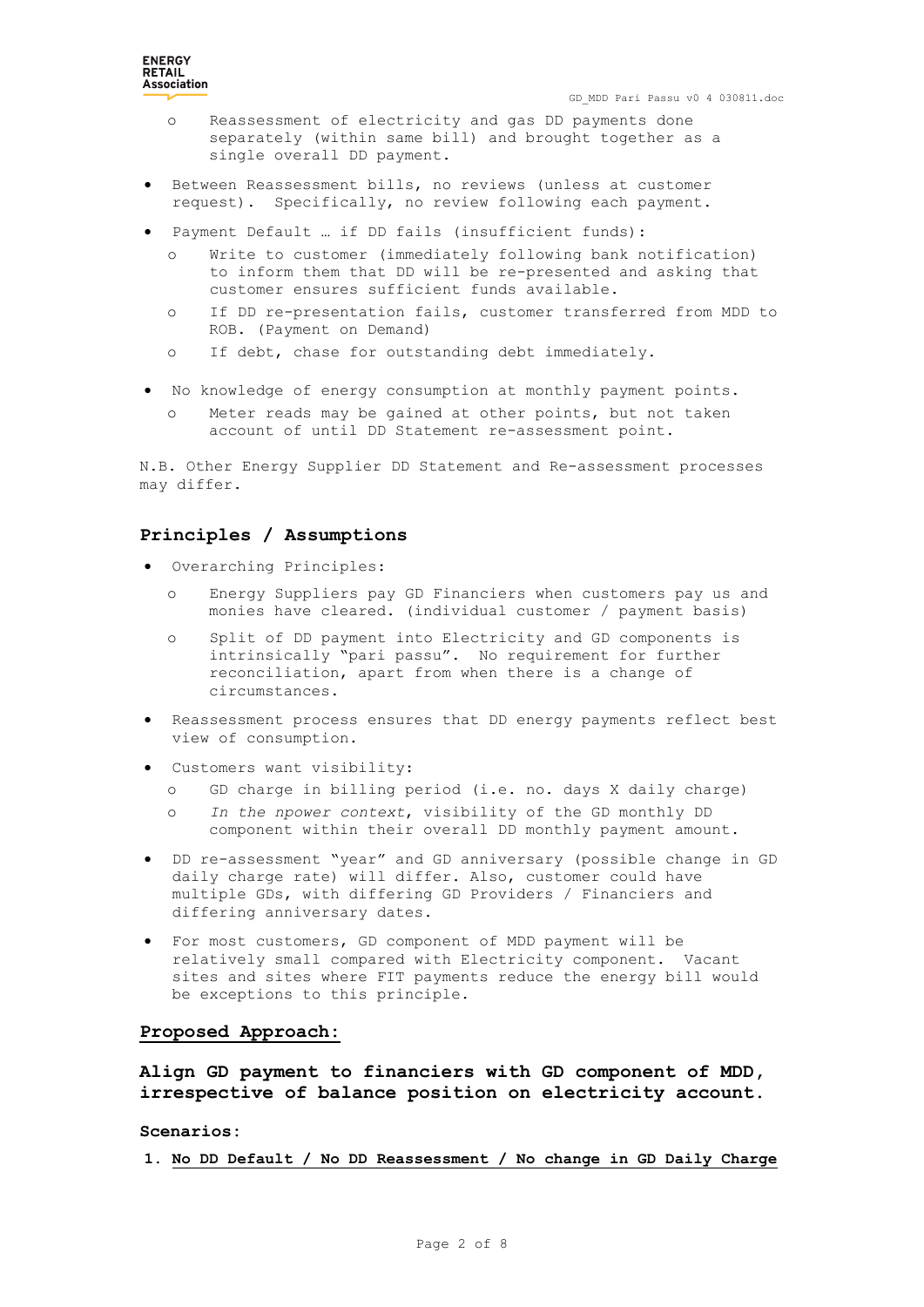# **ENERGY RETAIL**<br>**Association**

- Monthly GD DD payment component derived from GD daily charge.
- Electricity component of DD payment paid into electricity account, GD component paid into GD account.
- Payment to GD Fin = GD Component of DD Payment, i.e. no account is taken of the net balance position on the electricity account e.g.

Dual Fuel MDD customer: Elect. MDD component £30 Gas MDD component £60 GD MDD component  $f10$ Total MDD  $£100$ 

Payment to GD Financier = £10 (paid monthly, following clearance and processing)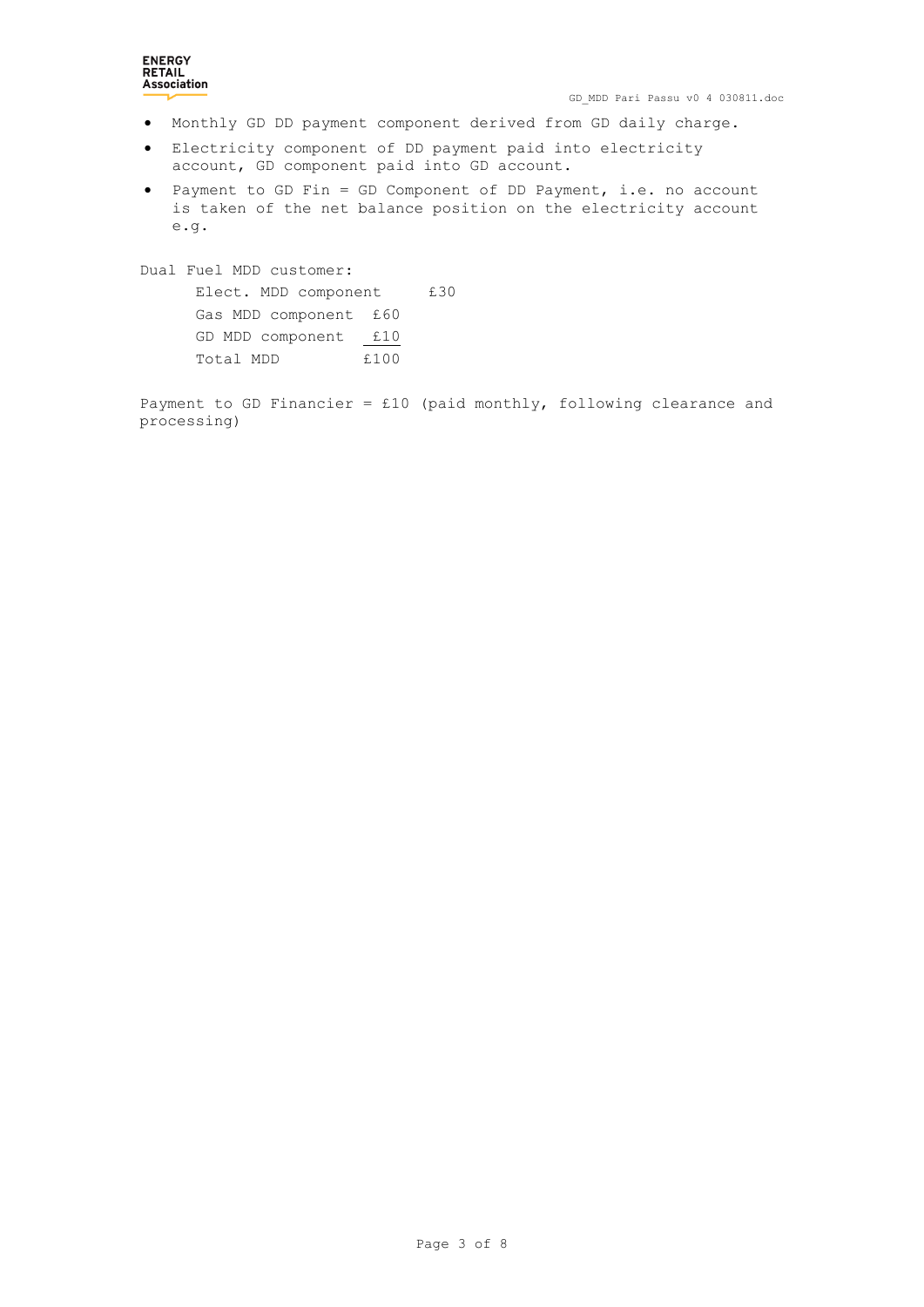**ENERGY RETAIL**<br>Association

# **2. No Default / MDD Regular Reassessment Bill / No change in GD Daily Charge**

- Follow the Energy Supplier BAU process for reviewing the Electricity component of the DD.
	- o Assumes that Electricity and GD components of the DD are, effectively, reassessed separately and then brought together into a single overall revised DD payment amount.
	- o Apply BAU DD reassessment rules to Electricity component of DD whether Electricity account is in credit or debit.

# **3. No DD Default / Change in GD Daily Charge between DD reassessment points**

- Show actual GD charges in MDD Statement. (following same process as electricity)
	- o e.g. £1.00 GD per day for X days, £1.10 GD per day for Y days  $(X+Y = bill period)$
- Timing of change in GD DD payment to reflect change in GD Charge? o Need **flexibility** on approach to re-assessment. (driven by customer and/or Energy Supplier)

# *Option 1 – Defer MDD payment change to next regular re-assessment point*

- o Do **not** change MDD payment amount until next DD re-assessment.
- o At DD re-assessment:
	- Apply BAU rules for electricity component.
	- Reassess GD DD payment component on similar basis to energy, i.e. taking account of GD balance and future GD charges based on the new rate and any future changes if known.
	- Pay GD Financier the new GD DD payment amount as collected, not as charged i.e. GD charges and payments will differ over the short-term, but will balance within 6/12 months.
- o GD Financiers may push back against this option! The *agent* role in passing on new charges is technically not being fulfilled. There could also be Consumer Credit Act (CCA) implications in the reconciliation of "charges due" versus "charges paid". Counter argument is that, for some suppliers, this reflects their standard billing process where energy prices change and "deficits" are not recovered until the next reassessment.

# *Option 2 – Defer MDD payment change for customer to next regular re-assessment point, but energy supplier pays new charge to financier*

- o Do **not** change MDD payment amount until next DD re-assessment.
- o At DD re-assessment:
	- Apply BAU rules for electricity component.
	- Reassess GD DD payment component on similar basis to energy, i.e. taking account of GD balance and future GD charges based on the new rate and any future changes if known.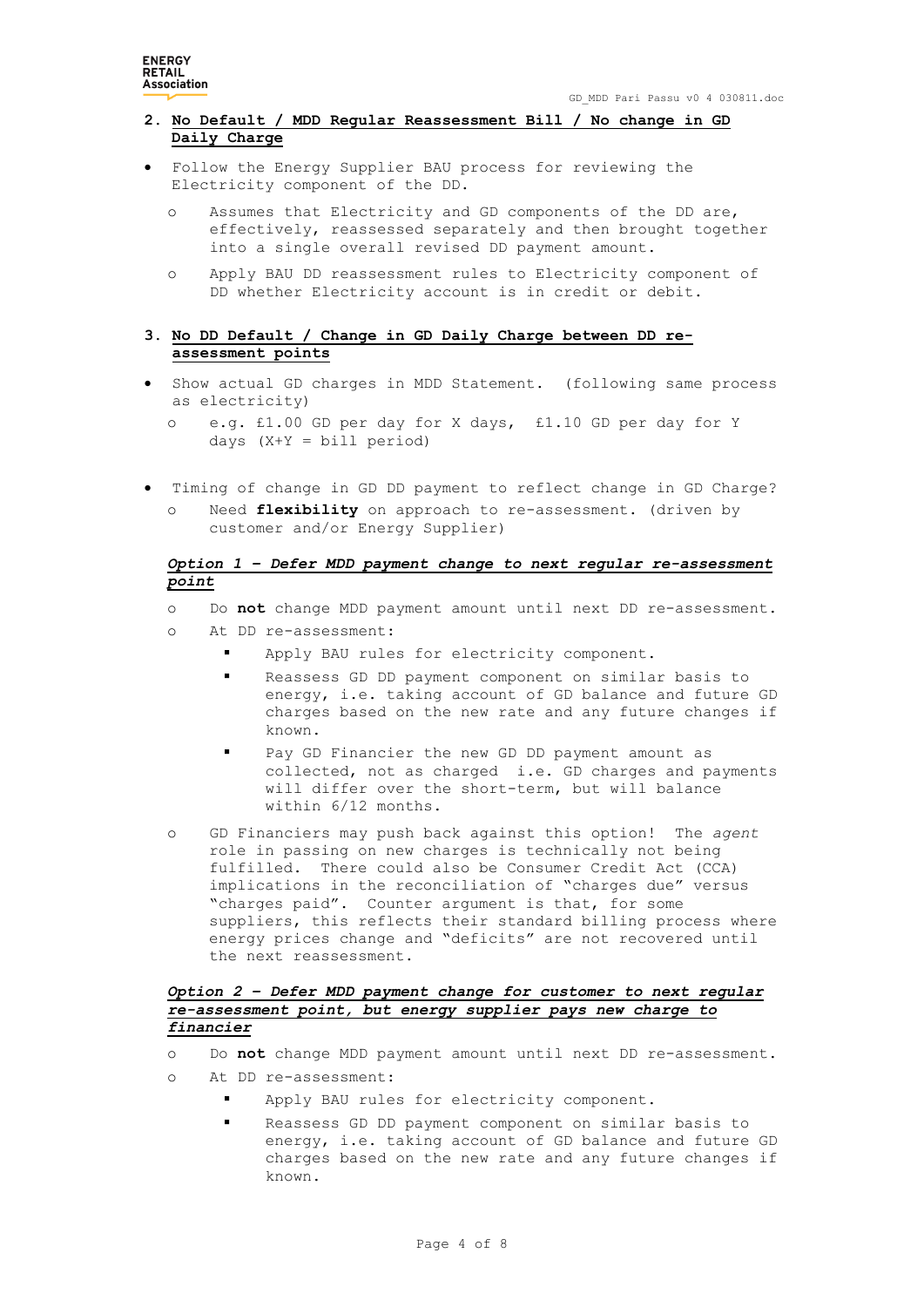- o Energy supplier pays GD Financier the new GD charge, but continues to collect at "old" rate until next reassessment. GD charges remitted to financier and payments collected will differ over the short-term, but will balance within 6/12 months.
- o By incurring a "cash flow cost", the energy supplier keeps the DD stable (a key driver of DD attrition) and circumvents an additional reassessment process.
- o There are definite CCA implications in that annual statements would show different "charges paid" amounts to those actually collected.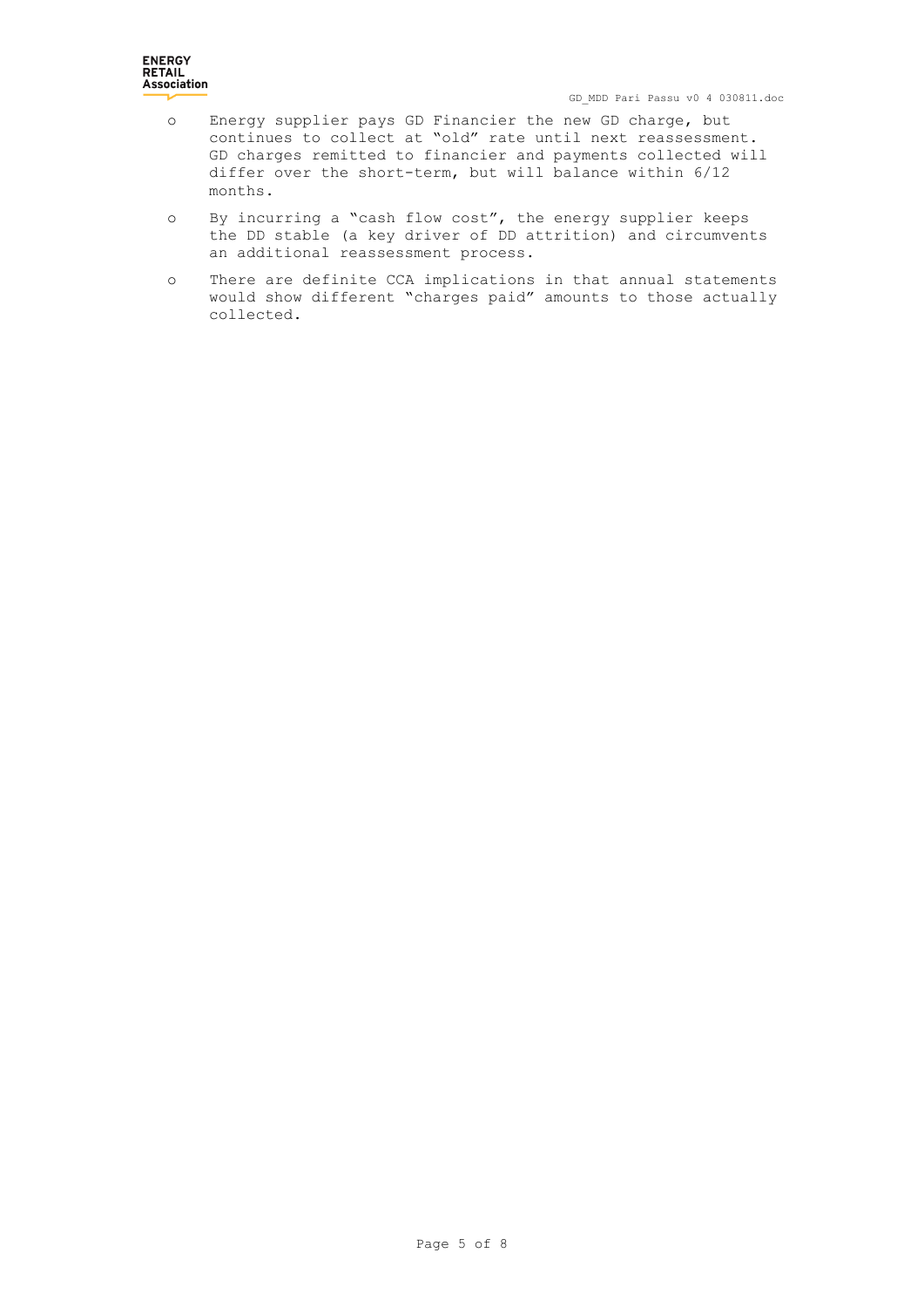### *Option 3 – Amend GD DD component as soon as possible*

- Amend GD DD component as soon as practical to reflect revised GD daily rate, as notified by GD Financier. (ideally, need advance notification from GD Financier of daily charge change)
- o Multiple Green Deals: to avoid customers having their DD payment amounts changed several times per year, (because each GD could have a different Provider/Financier and therefore varying GD anniversary dates), push for:
	- GD charge to be changed only once per annum. (as previously discussed)
	- A single "charge change date" per GD customer, e.g. anniversary date of most recent GD arrangement.
- **Recommendation** need flexibility to incorporate into Energy Supplier DD Statement and Re-assessment processes and also requires definitive CCA implication advice which may preclude options 1 and 2.

### **4. New Green Deal**

- Need **flexibility** to either:
	- o Change MDD amount immediately, or
	- o Defer to next MDD regular re-assessment.
- Decision dependent on range of factors e.g. conditions attached to *agent* role, customer wishes, scale of GD charge, time to next regular assessment etc.

### **5. DD Default ("Insufficient Funds")**

- BAU process to DD re-presentation.
- BAU process if attempt to collect DD fails at 2<sup>nd</sup> attempt, i.e. switch payment method from MDD to Receipt Of Bill. (Payment On Demand)
- If no debt, follow Payment On Demand process for future GD payments / pari passu.
- If debt (electricity and GD), chase.
	- o Full payment pay GD component of debt to GD Financier.
	- o Part payment apportion to electricity and GD accounts prorata to relative billed amounts.
	- o No payment follow BAU Debt payment journey.
	- o As DD is a "monthly billed agreement", if a payment is missed the next payment received is not applied "backwards" to remedy the missed payment.
- **6. Variant on DD Default: Electricity Debt Accrued Prior to Green Deal Set Up**
- Policy issue which is independent of payment method.
- Options:
	- o **Allocate customer payment to Pre-GD electricity debt first**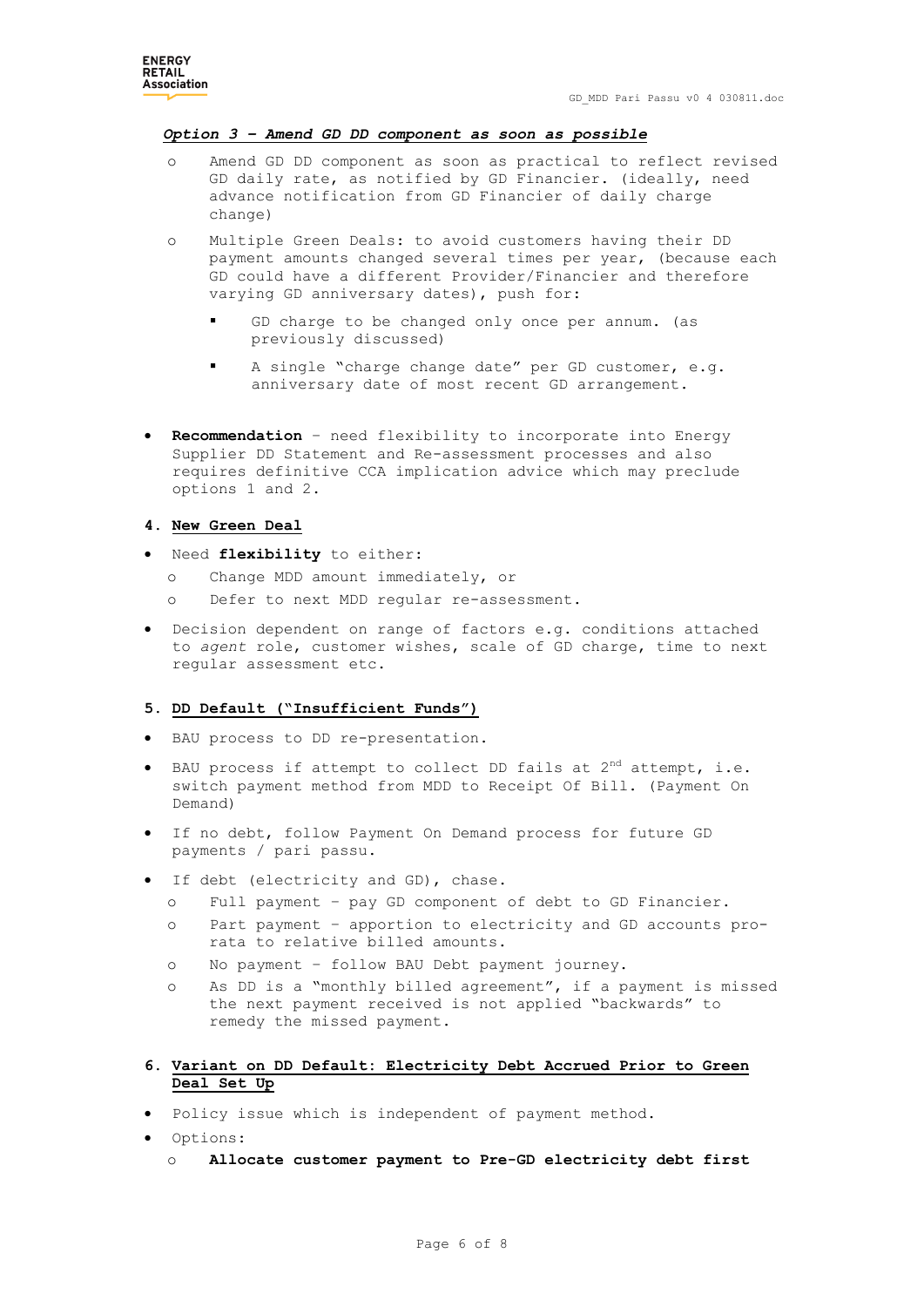

- advantageous to Energy Suppliers if electricity **debt** prior to GD i.e. if part payment, greater amount to electricity account.
- business logic i.e. Pari Passu should only apply to charges / payments post GD set up.
- becomes less relevant over life of Green Deal.
- in practice, won't generally know what the precise balance is at GD set up. (but could use previous bill as surrogate)
- o **Apply pari passu to the balance at bill point, i.e. age of debt ignored**
	- simpler approach to operate.
	- easier for the customer and service agents to understand.
	- **for some suppliers, may be the only feasible approach** without significant system change. (e.g. npower legacy billing system does not match payments against specific bills)
- **Recommendation – keep simple: apply pari passu on overall balance at bill point.**
- **7. DD Defaults / Customer owes both Electricity and GD (same period) - Payment Arrangement is set up**

How are payments allocated against arrears and ongoing electricity consumption and GD?

- Scenario:
	- o Customer MDD set up to reflect consumption and GD charges, e.g. £50 MDD (£40 electricity; £10 GD)
	- o Customer MDD defaults.
	- o Payment arrangement set up to recover arrears and future (electricity consumption + GD) charges.
		- For example, new monthly payment amount = £80.
- **Recommendation – apply the same electricity / GD percentage split to the new payment amount.**
	- o In the example above, amount allocated to electricity = 80% x £80=£64.
	- o Allocation to Green Deal =  $20\%$  x £80=£16.

### **8. Change Of Occupier**

- BAU process applies, i.e. generate final bill showing outstanding electricity and GD balances.
- Follow up as per BAU process:
	- o If electricity / GD balance positive (i.e. customer in credit) - refund net balance
		- Pay GD Fin any outstanding GD charges.
	- o If electricity / GD balance negative, demand payment.
		- Full payment pay GD component of debt to GD Financier.